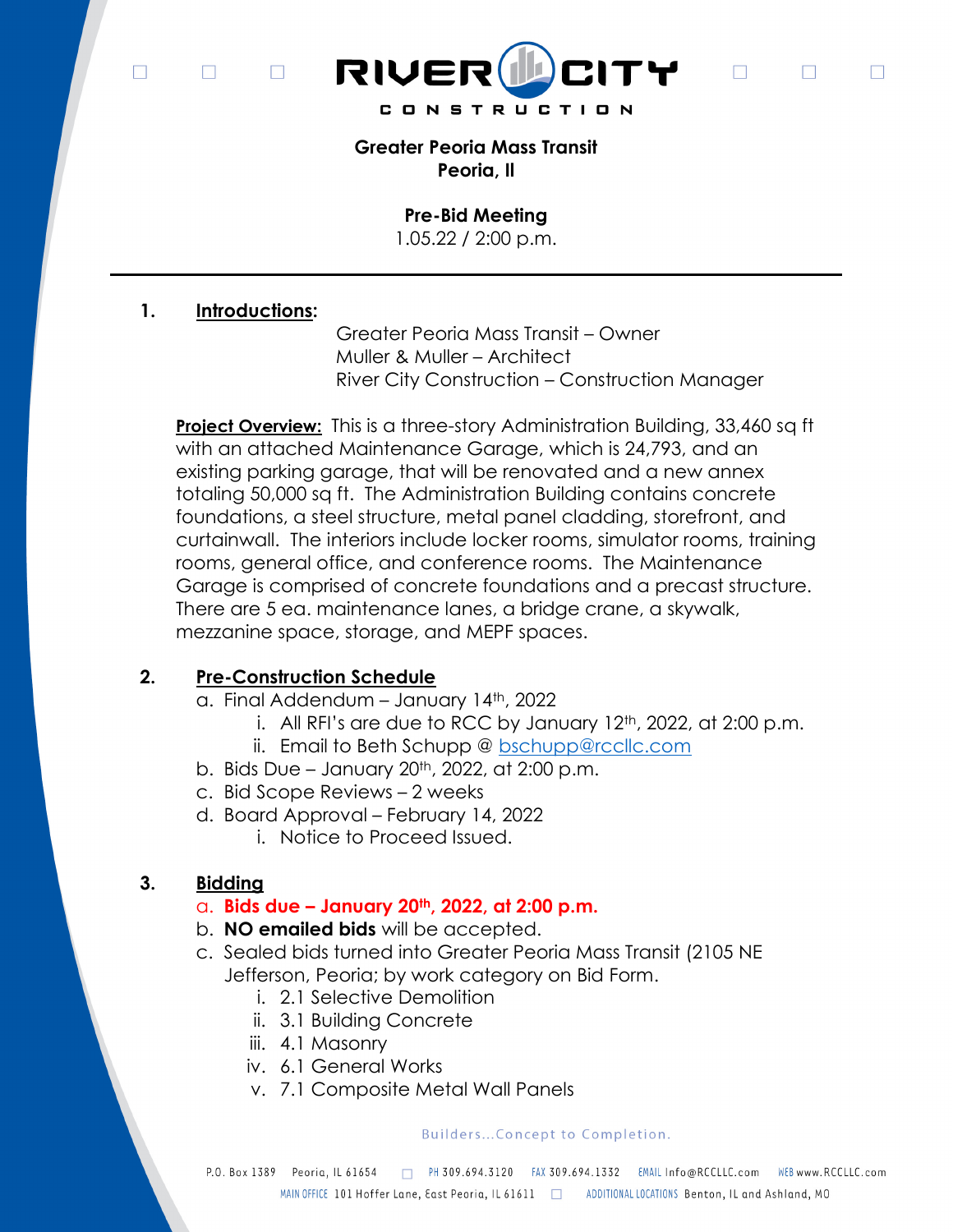$\Box$ 

 $\Box$ 

# CONSTRUCTION

RIVER LITY

 $\Box$ 

 $\Box$ 

П

vi. 7.2 Roofing

 $\Box$ 

- vii. 8.1 Aluminum Storefront, Windows, & Curtain Walls
- viii. 9.1 Flooring
- ix. 9.2 Painting
- x. 13.1 Metal Framed Building Systems
- xi. 14.1 Elevators
- xii. 21.1 Fire Protection
- xiii. 22.1 Plumbing
- xiv. 23.1 Heating, Ventilating, Air Conditioning, & Temperature Controls
- xv. 26.1 Electrical/Communications/Electrical Safety & Security
- xvi. 26.2 Photovoltaic Solar Systems
- xvii. 31.1 Earthwork/Excavation/Site Demolition
- xviii. 32.1 Site Paving Demolition/Site Concrete Paving & Retaining Wall
- xix. 33.1 Site Utilities

## NOTE: Must review scope of work outlined in Procurement Manual

- d. Envelope must be sealed & clearly marked w/Project Name, Bidders Name & the Work Category Number & Scope.
- e. Submitting more than one (1) work category separate sealed bids are required.
- f. Combination Bids are also accepted.
- g. All Owner Signature sheets need to be signed, notarized, & attached to bid form.
	- 1. Buy America
	- 2. Compliance w/Federal Lobbying Regulations
	- 3. Certification Regarding Debarment & Suspension
	- 4. Affidavit of Non-Collusion
	- 5. Indemnity & Insurance Requirements
	- 6. DBE Letter of Intent
	- 7. DBE Affidavit
	- 8. DBE Unavailable Certificate
	- 9. Certificate of Compliance with Prevailing Wage
	- 10. Prompt Payment Affidavit
	- i. Located in Procurement Manual Right before the Bid Form
- h. 5% Bid Bond required.
	- i. AIA 312 Bond Form acceptable.
	- ii. Cashier's Check acceptable.
- i. 100% Payment & Performance Bond.
	- i. RCC is carrying the Payment & Performance Bond.
	- ii. Alternate #8 is on Bid Form for an Add if Owner requires at time of Award.

### Builders...Concept to Completion.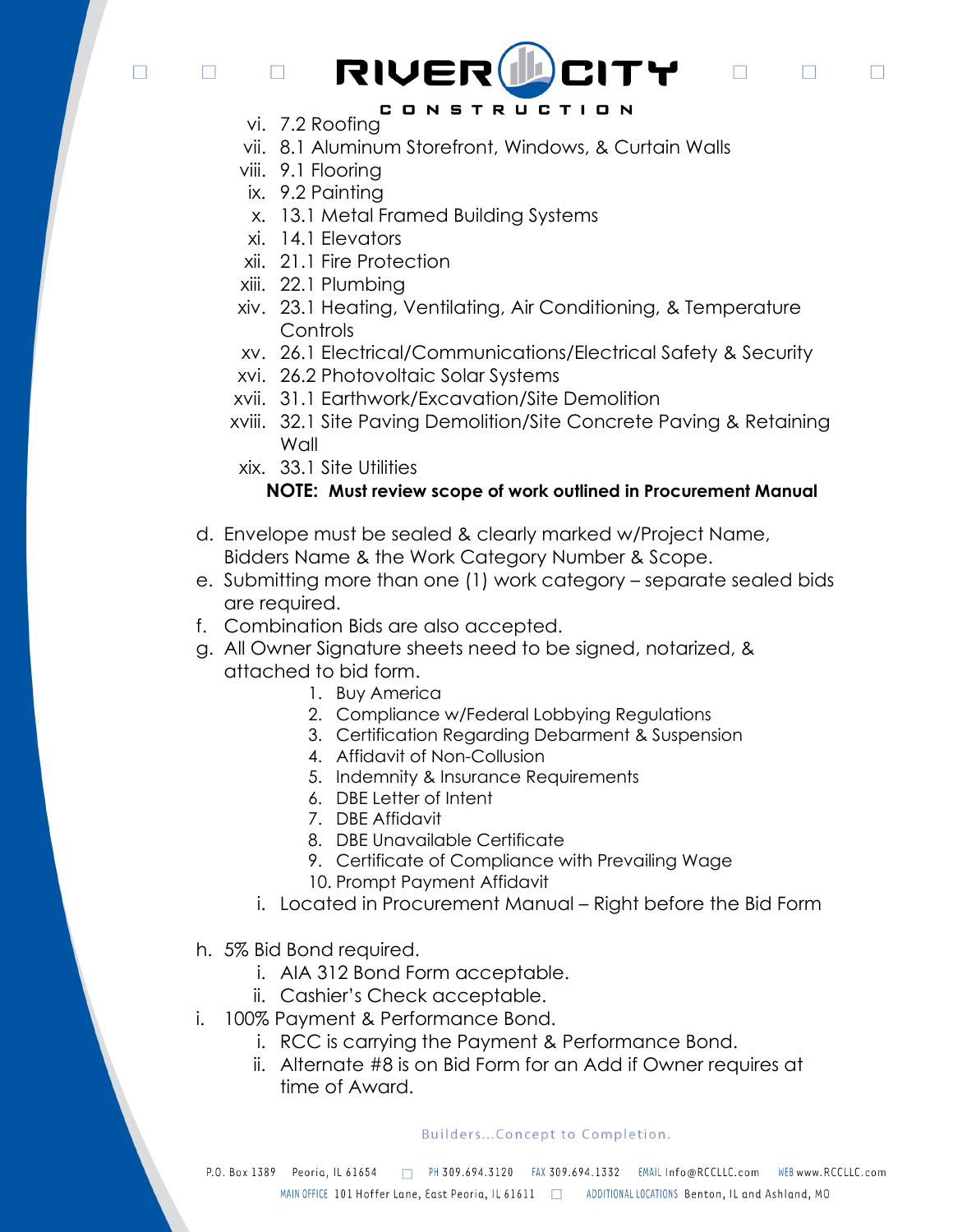$\Box$ 

 $\Box$ 

# CITY RIVER(IL

 $\Box$ 

 $\Box$ 

П

- j. Labor Rates are required to be filled out on the bid form.
- k. Project is Tax Exempt.

 $\Box$ 

- i. Certificate will be sent out upon award.
- l. Overall Project has a 12% DBE Goal.
- m. Documents located on RCC website & Smart Bid which all notifications will be sent out from.
	- i. RCC Website: https://www.rccllc.com/smart-bid/
- n. Procurement Manual
	- i. 001000 Instructions to Bidders
	- ii. 002000 Information to Bidders
	- iii. 002100 Buy America NOT Buy American
	- iv. 002200 Disadvantaged Business Enterprise Participation
	- v. 002300 State of Illinois Mandatory Sexual Harassment **Training**
	- vi. 002400 Federal and State Clauses
	- vii. 003100 Bid Forms
	- viii. 003132 Geotechnical Data
	- ix. 008200 Insurance Coverage
	- x. 009000 Work Categories/Scopes
	- xi. 009001 Subcontractor Contract Example

# 4. Alternates

- i. Alternate #1 Fuel Island Remove & replace existing metal ceiling panel, downspouts, & light fixtures. Provide new prefinished metal ceiling panel, new LED fixtures (1), prefinished metal downspouts, and paint existing metal cladding on columns and fascia.
- ii. Alternate #2 Clear & grub the North Lot, located at the East of the current construction parking area. Cut down to the subgrade, and then install, grade, & compact the initial 6" aggregate base. This is to be used as the temporary staging & construction parking area.
	- 1. Include an allowance of \$2,000 within this alternate to maintain the path from this staging area to the jobsite.
	- 2. See Attachment A, included in bid documents for the area that this Alternate #2 applies to.
- iii. Alternate #3 Transit Center hardware replacement remove and replace existing hardware with new hardware component required to coordinate keying system with facilities
- iv. Alternate #4 Vehicle lift provide delete alternate of one-in-ground scissor lift and one parallelogram lift, including associated control, power, underground plumbing and slab depression.
- v. Alternate #5 Bridge crane provide delete alternate for deletion of onebridge crane, including associated foundations.

## Builders...Concept to Completion.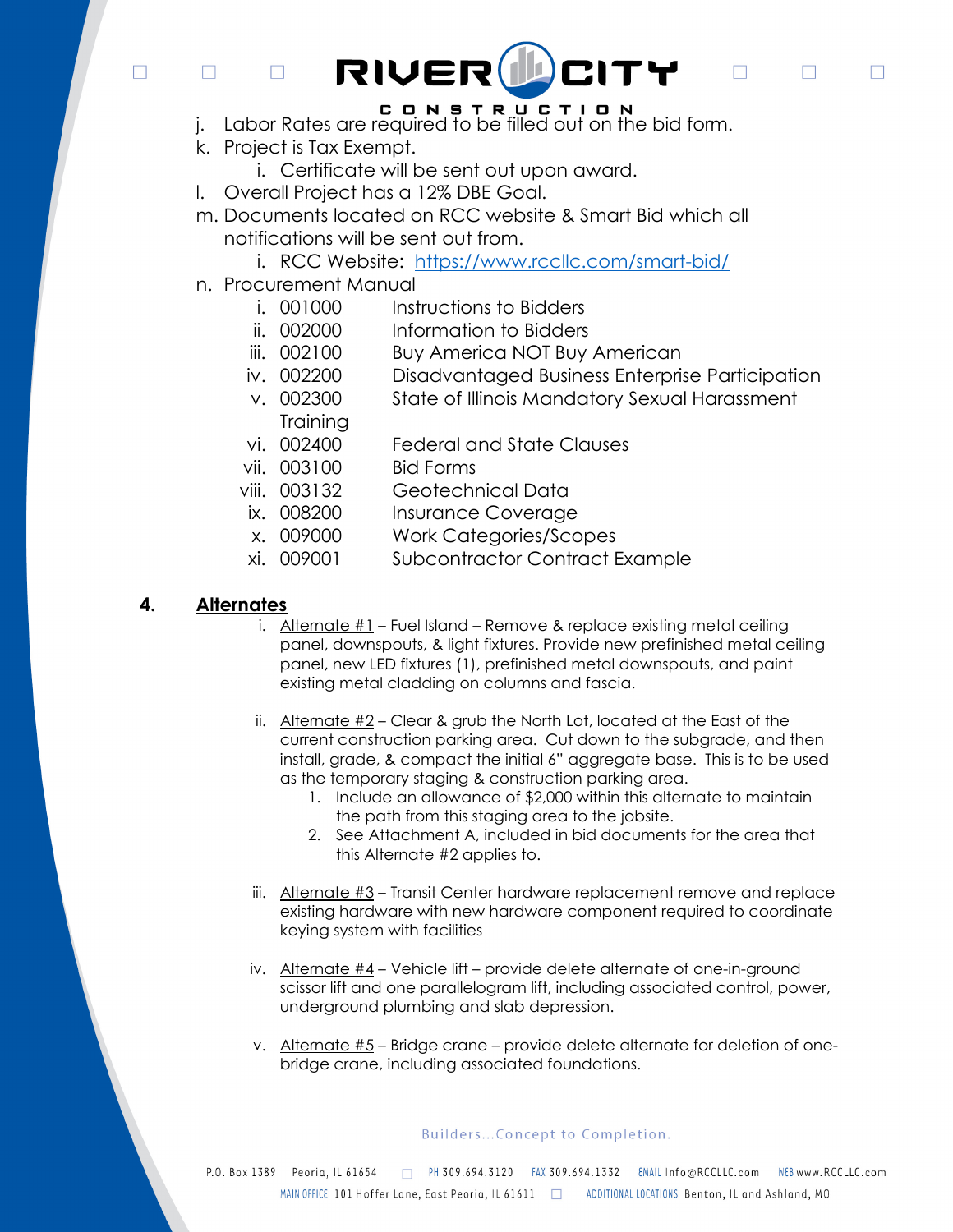$\Box$  $\Box$ 

 $\Box$ 

vi. Alternate  $\#6 -$  Vinyl fencing – provide alternate for vinyl fencing with 6' tall galvanized steel chain link fence with vinyl insert.

 $\Box$ 

 $\Box$ 

 $\Box$ 

- vii. Alternate #7 Steel Picket Fencing provide alternate for steel picket fence along Jefferson Street and Van Buren Street only. The balance of the fence is to be 6' tall galvanized steel chain link fence.
- viii. Alternate #8 Payment & Performance Bonds Provide an add if payment and performance bonds are required by the Owner after award.

RIVER LOCITY

- ix. Alternate  $#9$  Retaining Wall Provide delete alternate for approximately 80 feet of existing curved retaining wall at the Northwest corner of the site to remain. Only East/West retaining wall to be removed for construction of new building. Provide approximately 40 feet of new retaining wall that connects between west end of new building & existing curved retaining wall.
- x. Alternate #10 Not used.
- xi. Alternate #11 North parking lot cameras Provide delete alternate for (6) cameras and required utilities at new north parking lot.

## 5. Logistics & Phasing Plans

- 1. Sequencing of Site Attachment B
- 2. Phasing B Demolition Attachment C
- 3. Phase B Construction Site Logistics Plan Attachment D
- 4. Phases C & D Fencing Attachment E
- 5. Phases B, C, & D Demo Plan Attachment F
- 6. Phases B, C, & D Asphalt Patching Attachment G

## 6. Project Schedule

- a. Master Schedule Will be issued with addenda.
- b. Key Milestones
- a. Board Approval February 14th, 2022
- b. NTP Week of February 14th
- c. Permit Architects have submitted & are working with the City currently.
- d. Sanitary Sewer Start March 28th
- e. 1978 Building Demo May 9th
- f. Structural Steel August
- g. Precast October
- h. Phase B Substantial Completion April 2023
- i. Phase C & D Substantial Completion December 2023

Builders...Concept to Completion.